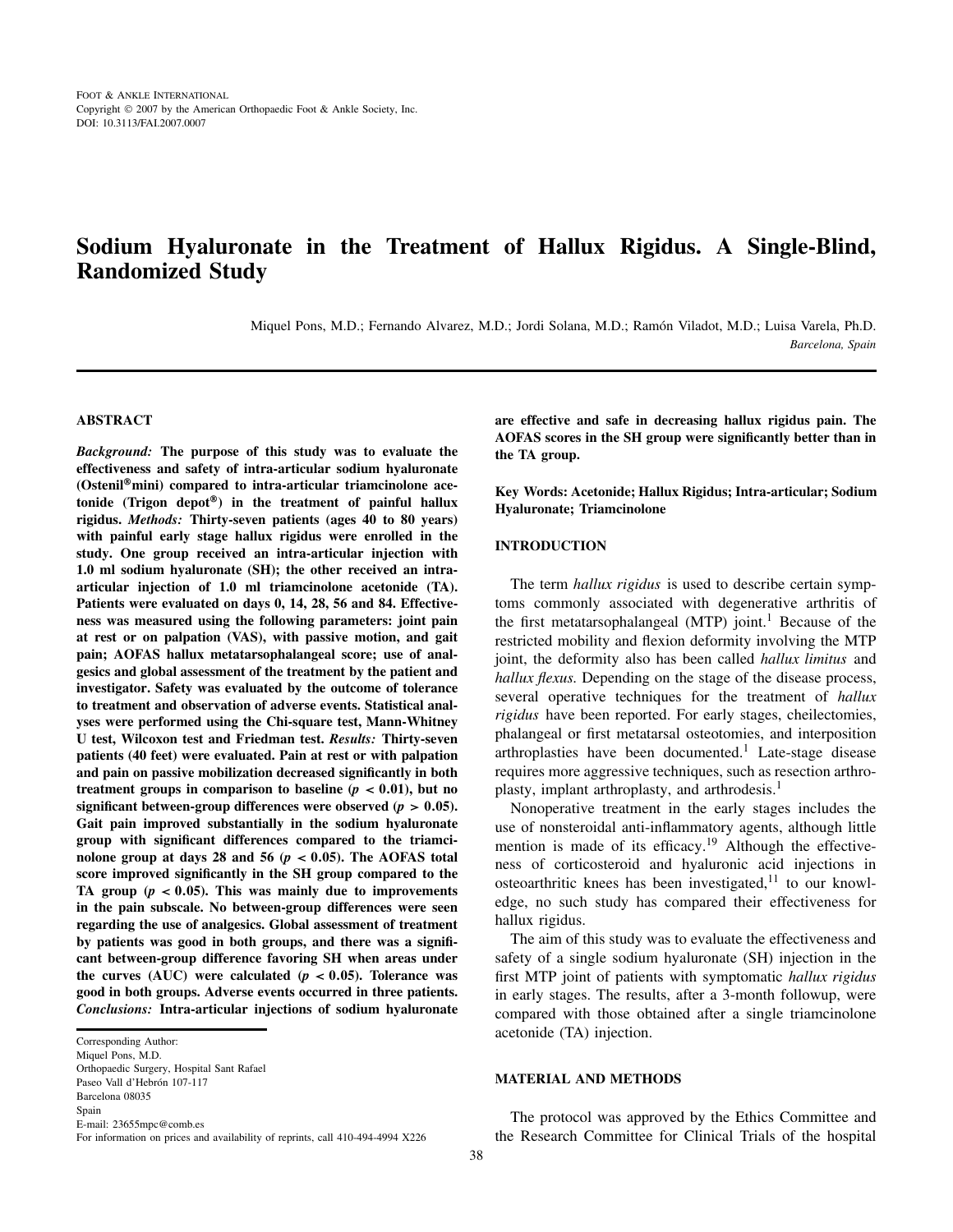and satisfied ethical standards as described in the Declaration of Helsinki.<sup>6</sup> All participating patients were informed of the study objectives and their informed consent was obtained.

Thirty-seven patients (six men and 31 women) ages 40 to 80 years with painful osteoarthritis of the first MTP joint (*hallux rigidus*) with or without deviation (*hallux valgus*) and diagnosed by clinical examination and radiography (grade I according the classification of Karasick and Wapner<sup>6</sup>) were enrolled in the study. Inclusion criteria also included pain on dorsiflexion or plantarflexion of the first MTP joint of more than 30 mm as measured on a 100-mm visual analogue scale (VAS). Patients with grade II or III osteoarthritic changes, $<sup>7</sup>$ </sup> foot deformities, or pain that might interfere with the clinical assessment of the first MTP joint were excluded. Patients who had infections or previous surgery, had been treated with intra-articular injections, or were hypersensitive to SH or corticoids also were excluded.

A total of 37 patients were recruited and 40 joints were treated (20 per group). The demographic data were as follows : SH 80% women, TA 90% women; average age: SH 61.3 years  $\pm$  12.9, TA 62.7  $\pm$  11.3; average weight: SH 66.5 kg  $\pm$  9.7 kg, TA 67.8 kg  $\pm$  9.1 kg). There were no statistically significant differences between the treatment groups regarding gender distribution  $(X^2; p = 0.6614)$ , and the other demographic data (Mann-Whitney U test;  $p >$ 0.05). Three patients from the SH group and one patient from the TA group dropped out of the study for reasons not related to treatment; (3 feet SH; 1 Foot TH) therefore, 17 patients in the SH group and 19 patients in the TA group were evaluated.

Patients were randomly allocated into two groups and received a single intra-articular injection of either 1.0 ml SH (Ostenil<sup>®</sup>mini; TRB Chemedica AG, Haar/München, Germany) or 1.0 ml TA (Trigon depot®; Bristol-Myers-Squibb S.L.: New York, USA) into the MTP joint.

Each injection was given with use of the manufacturer's prefilled 1-ml syringe (Ostenil®) or 1 ml of TA. All injections were done in a similar manner with the patient supine. The foot was prepared in a sterile fashion, and a 25-gauge needle was placed into the joint lateral to the extensor hallucis longus. No topical anesthesia or image intensification were used. Patients were encouraged to refrain from strenuous activity for a day after the injections. As rescue medication, patients were permitted to take only paracetamol tablets (500 mg) for severe pain or symptomatic deterioration (not more than 2 grams per day).

Effectiveness was measured using the following parameters: target joint pain at rest or on palpation, measured with the 100-mm VAS; target joint pain during dorsiflexion and plantarflexion (VAS); pain on walking 20 meters wearing ordinary shoes (VAS); American Orthopaedic Foot and Ankle Society (AOFAS) score for *hallux* evaluation, with subscores for pain (40 points), function (45 points) and alignment  $(15 \text{ points})$ ;<sup>8</sup> use of pain rescue medication; and global

assessment of the treatment by the patient and the investigator using a 5-point scale  $(0 = \text{worse}, 1 = \text{no difference},$  $2 =$  slight improvement,  $3 =$  good,  $4 =$  optimal). The pain parameters and the AOFAS scores were evaluated at day 0 (before injection), and then at days 14, 28, 56, and 84 (end of study). Rescue medication consumption and global assessment of the treatment were evaluated at days 14, 28, 56, and 84.

To maintain the single-blind nature of the study, patients were unaware of which product they received.

Comparative intragroup and intergroup analyses were performed for all the assessment parameters. The percentage responders were calculated for pain at rest or on palpation, on passive mobilization, and gait pain. A responder was defined as a patient who had at least 20 mm decrease in the VAS measurement. Safety was assessed by the outcome of tolerance to treatment and by the analysis of adverse events reported by the patient or by the investigator. The ratio between two categorical variables was determined by the chi-square  $(X^2)$  test. Comparison of continuous (or categorical ordinal) variables between two groups was performed using the nonparametric Mann-Whitney U test. Comparison between two continuous (or categorical ordinal) related variables was performed using the Wilcoxon's ranksum test. Comparison between more than two continuous (or categorical ordinal) related variables was performed using the Friedman test. Two-tailed contrasts with  $\alpha$  error rate = 5% were performed. Data processing was done using the statistical package SPSS version 11.5.1 (SPSS, Inc., Chicago, IL).

# **RESULTS**

A significant decrease in joint pain VAS scores at rest or on palpation was observed in both treatment groups. Mean VAS scores decreased from  $62.2$  mm  $\pm 10.7$  at baseline to 26.2 mm  $\pm$  23.9 at day 84 in the SH group and from 58.7 mm  $\pm$  11.6 to 34.1 mm  $\pm$  16.6, respectively, in the TA group (Friedman test;  $p < 0.01$ ). There were no statistically significant between-group differences at each followup visit (Mann-Whitney U test;  $p > 0.05$ ) (Figure 1).

At day 14, nine (52.9%) of the patients in the SH group were considered as responders for pain at rest or on palpation, and this figure increased to 11 patients (64.7%) from day 28 to 84. In the TA group, there were six (31.6%) responders at day 14, seven (36.8%) at day 28, and nine (47.4%) at days 56 and 84. No statistically significant between-group differences were observed  $(X^2; p > 0.05)$  (Figure 2).

A significant decrease in dorsiflexion or plantarflexion VAS pain scores was observed in both treatment groups compared to baseline. Mean VAS scores decreased from 67.5 mm  $\pm$  10.7 at baseline to 39.4 mm  $\pm$  25.6 at day 84 in the SH group and from 64.2 mm  $\pm$  8.0 to 41.6 mm  $\pm$ 16.5, respectively, in the TA group (Friedman test;  $p <$ 0.01). There were no statistically significant between-group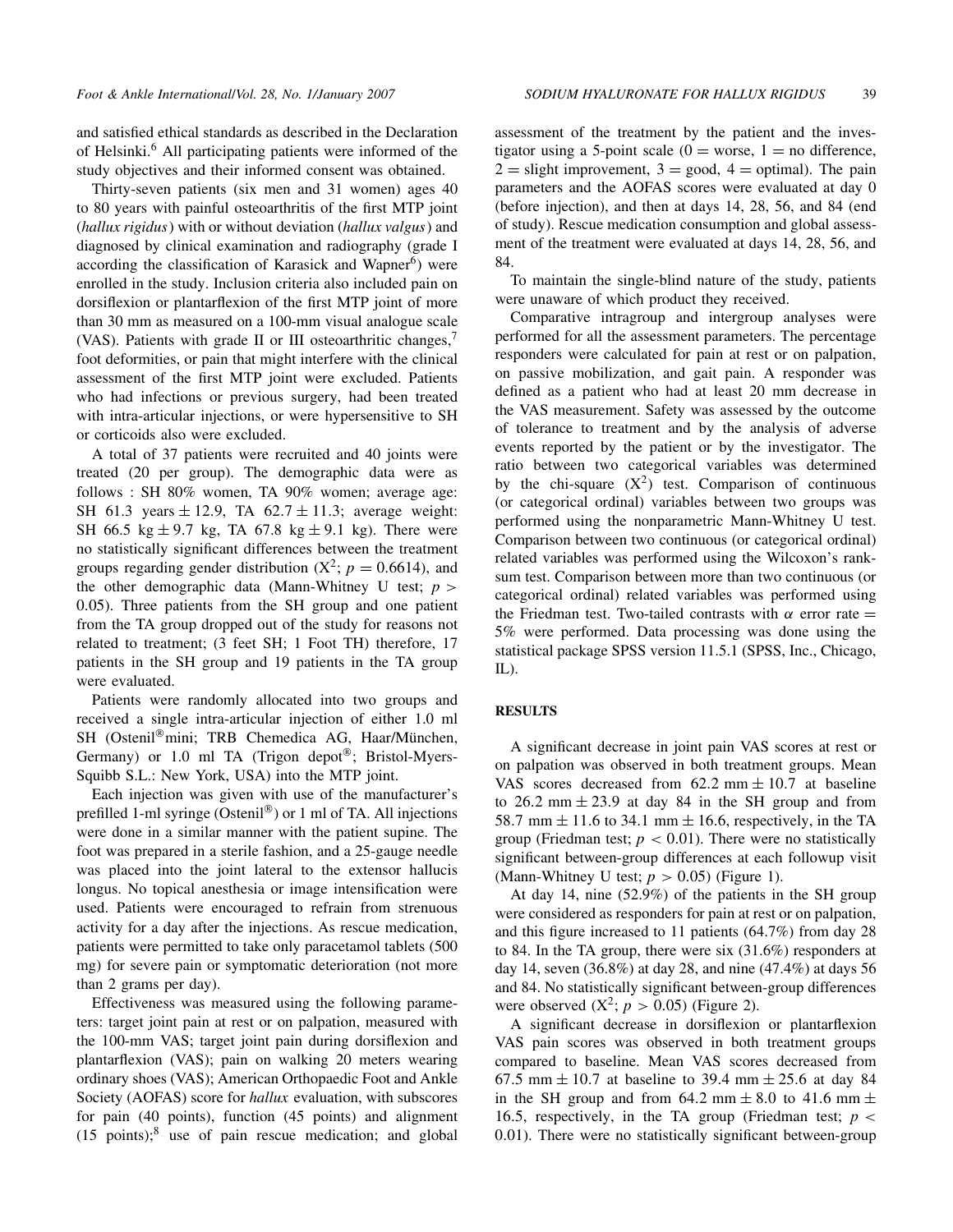

**Fig. 1:** Pain of the first MTP joint at rest or on palpation. *(0: no pain/100:*  $pain ++++)$ .



**Fig. 2:** Responders in pain relief of the first metatarsophalangeal joint at rest or on palpation. (Values are expressed in % of patients) chi-square test;  $p > 0.05$ .

differences at each followup visit (Mann-Whitney U test;  $p > 0.05$ ).

The percentage of responders for pain on dorsiflexion or plantarflexion was globally greater in the SH group than in the TA group: eight (47.1%) of the SH patients were responders at day 14. This increased to nine (52.9%) at days 28, 56 and 84. In the TA group, seven  $(36.8\%)$  of the patients were responders at day 14, nine (47.4%) at days 56 and 84, and 10 (52.6%) at day 84. No statistically significant between-group differences were observed  $(X^2)$ ;  $p > 0.05$ ).

A significant decrease in joint VAS pain scores on walking 20 meters was observed in both treatment groups compared to baseline. Mean scores decreased from  $61.4$  mm  $\pm 13.0$ at baseline to 24.2 mm  $\pm$  24.1 at day 84 in the SH group and from 59.3 mm  $\pm$  12.2 to 36.8 mm  $\pm$  19.7, respectively, in the TA group (Friedman test;  $p < 0.01$ ). There were statistically significant between-group differences in favor of SH at the followup visits on day 28 and day 56 (Mann-Whitney U test;  $p < 0.05$ ) (Figure 3).



**Fig. 3:** Pain on walking 20 meters wearing ordinary shoes. *(0: no pain/100: pain* ++++). \*Statistically significant (Mann-Whitney U test;  $p < 0.05$ ).

The responder rates for pain on walking 20 meters in the SH group were 58.8% (10 patients) at day 14 and 64.7% (11 patients) at days 28, 56 and 84. In the TA group, they were 31.6% (six patients) at day 14, 42.1% (eight patients) at day 28, 47.4% (nine patients) at day 56 and 52.6% (10 patients) at day 84. No statistically significant between-group differences were observed  $(X^2; p > 0.05)$  (Figure 4).

The analysis of the AOFAS *hallux* metatarsophalangeal score (0 to 100) showed a significant ( $p < 0.01$ ) improvement in the mean total score in both treatment groups compared to baseline values. The mean total score increased from  $51.0 \pm 18.8$  at baseline to  $77.6 \pm 15.8$  at day 84 in the SH group and from  $48.2 \pm 16.9$  to  $64.3 \pm 16.9$ , respectively, in the TA group (Friedman test;  $p < 0.01$ ). While values for this parameter were similar at baseline, there were statistically significant  $(p < 0.05)$  between-group differences at all followup visits in favor of SH (Figure 5).

The detailed analysis of the variables according to AOFAS-*hallux* score showed a significant ( $p < 0.01$ ) improvement in the pain subscore (0 to 40) in both treatment groups. The mean subscore increased from  $14.7 \pm 10.1$  at baseline to



**Fig. 4:** Responders in pain relief on walking 20 meters wearing ordinary shoes. (Values are expressed in % of patients) chi-square test;  $p > 0.05$ .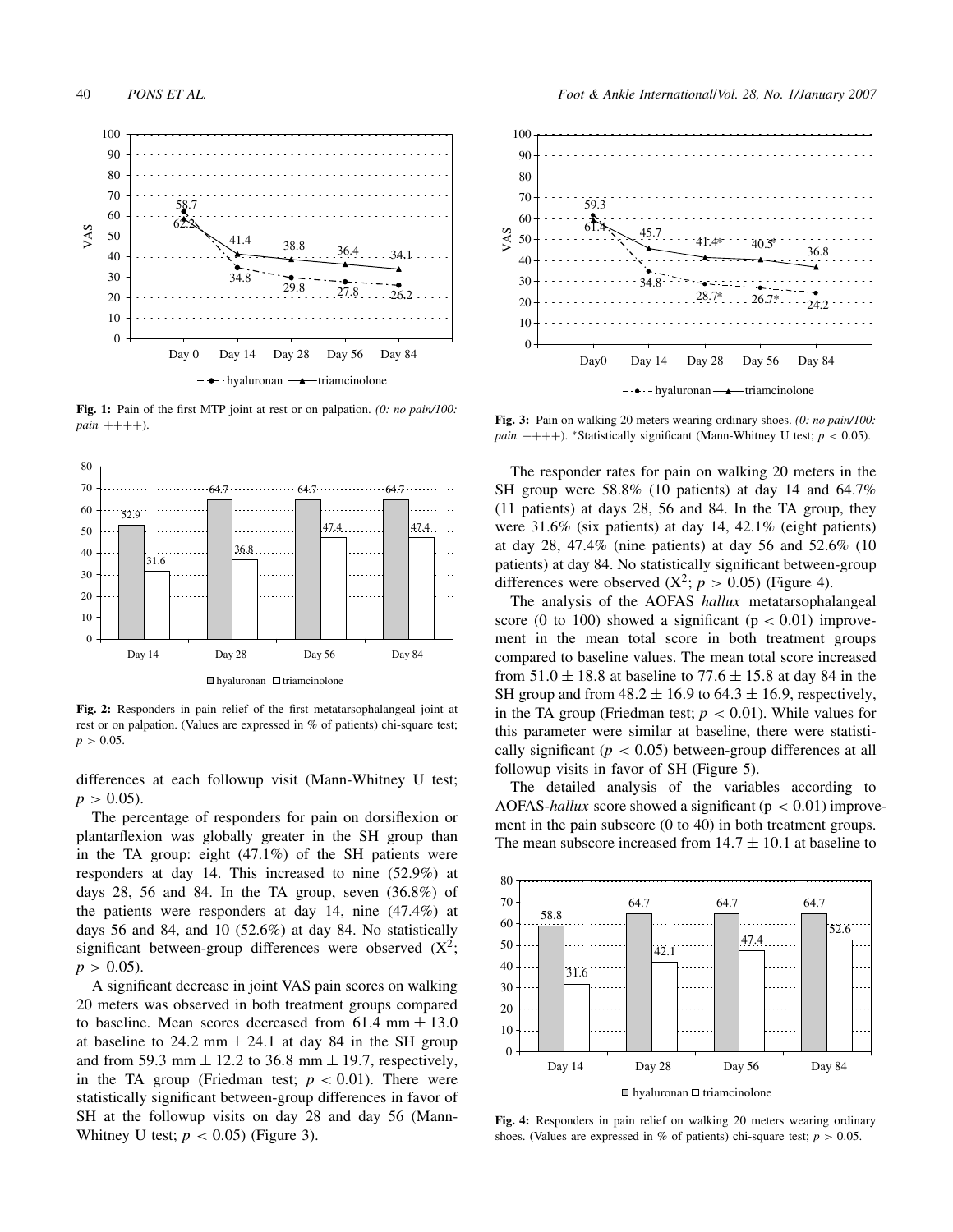

**Fig. 5:** AOFAS-*Hallux* total score (0 – 100). ∗Statistically significant (Mann-Whitney U test;  $p < 0.05$ ).

 $31.9 \pm 7.5$  at day 84 in the SH group and from  $14.2 \pm 10.2$ to  $25.8 \pm 9.6$ , respectively, in the TA group (Friedman test;  $p < 0.01$ ). There were statistically significant between-group differences in favor of SH at the followup visits on days 14, 28 and 56 (Mann-Whitney U test;  $p < 0.05$ ) (Figure 6).

A significant improvement  $(p < 0.01)$  in the AOFAShallux function subscore  $(0-45)$  was observed in both treatment groups. The mean subscores increased from  $27.4 \pm$ 7.6 at baseline to  $35.7 \pm 6.5$  at day 84 in the SH group and from  $27.1 \pm 7.5$  to  $31.2 \pm 8.3$ , respectively, in the TA group (Friedman test;  $p < 0.01$ ). No statistically significant between-group differences were found at the followup visits (Mann-Whitney U test;  $p > 0.05$ ).

No significant changes in the mean alignment subscores (0 to 15) were observed in either group compared to baseline values. (Friedman;  $p > 0.05$ ). In addition, there were no statistically significant between-group differences at the followup visits (Mann-Whitney U test;  $p > 0.05$ ).



**Fig. 6:** AOFAS-*hallux* pain subscore (0 – 40). ∗Statistically significant (Mann-Whitney U test;  $p < 0.05$ ).

The consumption of rescue medication was negligible in both treatment groups, and no between-group differences were observed (Friedman;  $p > 0.05$ ).

The mean score for global assessment of treatment by the patient at the end of the study (day 84) was 3.0 in the SH group and 2.2 in the TA group. The mean score for global assessment of treatment by the investigator at day 84 was 2.9 in the SH group and 2.3 in the TA group. For both parameters, the only significant difference ( $p < 0.05$ ), compared with day 14, was seen at day 56 in the SH group. However, there was a significant between-group difference favoring SH when areas under the curves (AUC) were calculated (Mann-Whitney U test;  $p < 0.05$ ).

Tolerance to treatment as rated by the patient and the investigator was reported to be good or excellent in both treatment groups with no between-group differences (Friedman;  $p > 0.05$ ). The adverse events reported were restricted to pain or swelling at the injection site (two SH patients and one TA patient,  $X^2$ ;  $p > 0.05$ ).

At 1-year of followup, four patients were lost (two from each group) and seven of 15 in the SH group had required surgery (46.6%), while nine of 17 in TA group had required operative treatment (52.9%). There were no statistically significant between-group differences in 1-year operative procedure requirement  $(X^2; p > 0.05)$ .

## **DISCUSSION**

The intra-articular injection of corticosteroids is widely used in the palliative treatment of osteoarthritis. The longlasting effect of corticosteroids, such as triamcinolone acetonide, provides pain relief lasting weeks or months. This effect is believed to be due to the elimination of the inflammatory feedback loop, but there is no evidence that this pain relief modifies the progression of articular cartilage degeneration caused by osteoarthritis.<sup>17</sup>

Hyaluronic acid or sodium hyaluronate therapy has been used for over 2 decades in the management of different medical problems, such as the treatment of degenerative arthropathies, wound healing, prevention of postoperative adhesions, ophthalmic surgery, plastic surgery, and other processes.8,<sup>16</sup> The results of various studies in animal models with osteoarthritis have suggested that hyaluronan therapy is capable of modifying the course of the disease and producing certain beneficial effects on the protection of articular cartilage. All these studies provide biochemical, morphological and histopathological evidence of such effects.<sup>8,20</sup>

Most studies have involved the knee joint. Frizziero et al.<sup>3</sup> evaluated the morphological effects of sodium hyaluronate injections in osteoarthritic knees and observed an increase in chondrocyte density, a decrease in synovial inflammation, an increase in synovial repair, and a decrease in the extent and degree of cartilage lesions at 6 months. Using the same treatment, Pasquali Ronchetti et al.<sup>15</sup> reported